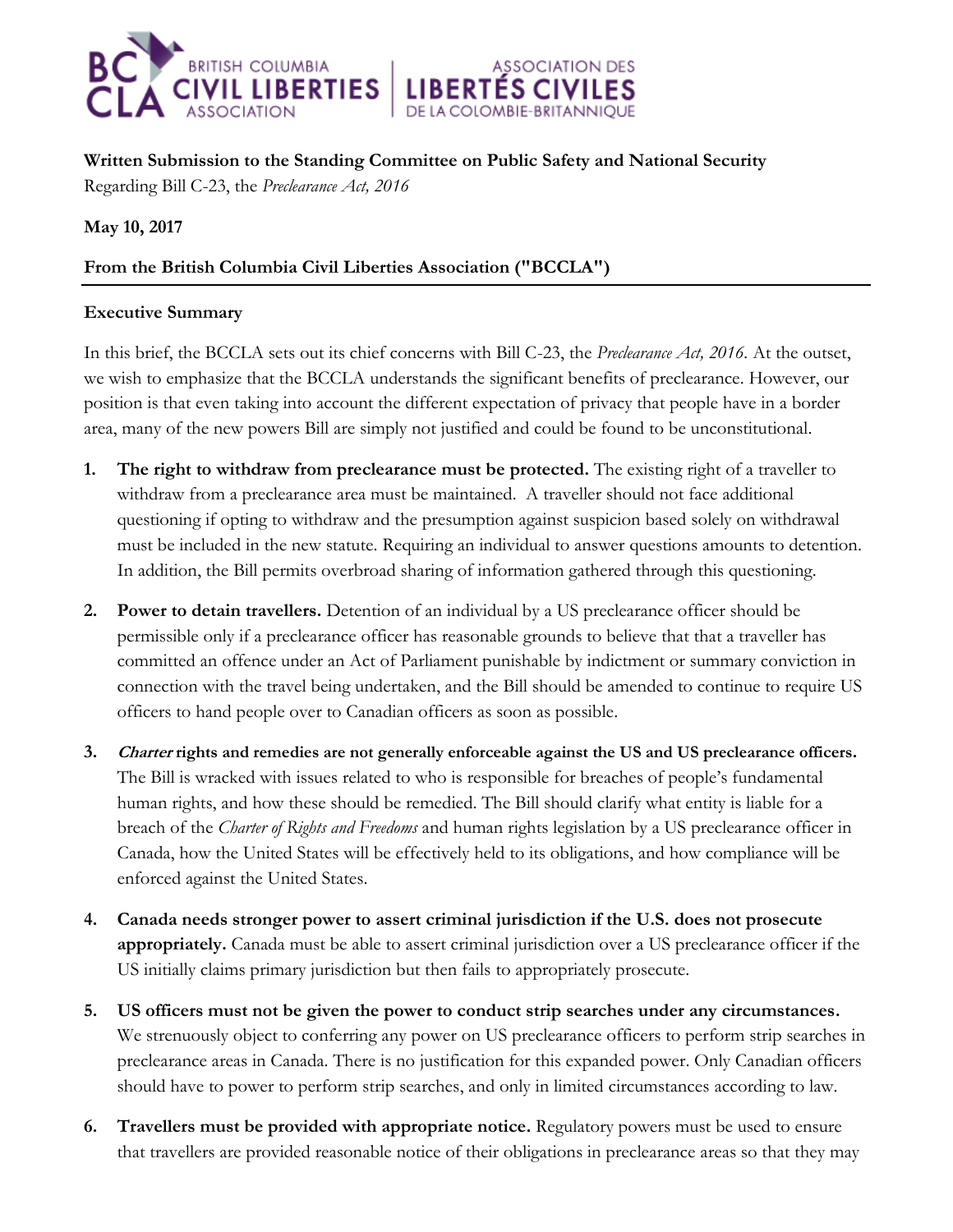choose not to enter a preclearance area in the first place. Regulations must impose a duty on operators to have signs posted in all preclearance areas about the right to withdrawal.

- **7. Annual reporting on preclearance.** There should be a recurring duty on the Minister to cause an independent review of the Act and its administration every five years. A report based on the review should be provided to Parliament. In addition, there must be an annual obligation for the Minister to publish data about how the statutory powers are being exercised in each of the preclearance areas. Such regular disclosures will enable Canadians to evaluate whether the rights of travellers in preclearance areas are being appropriately protected.
- **8. Training of US preclearance officers and Canadian officers.** We urge the government to ensure that US preclearance officers have robust training and development to perform their duties in accordance with Canadian law. A comprehensive education is crucial to prevent violations of Canadian law by US preclearance officers. Canadian officers operating in the United States must also have the benefit of a rigorous training program so that they may dispense of their duties in accordance with applicable US law.
- **9. Preclearance should not result in the denial of entry of permanent residents or be used to bar asylum-seekers.** The acquired right of a permanent resident to enter Canada must be protected. Any decision about the admissibility of a permanent resident must be made in Canada for reasons of fairness. In addition, the law should not prevent a traveller seeking protection or refugee status from entering Canada through a preclearance area in the US.
- 10. **Adoption of recommendations regarding solicitor-client privilege, the return of detained goods and a review procedure for the seizure of Nexus cards made by the Canadian Bar Association.**  We agree with a number of recommendations made by the Canadian Bar Association in their submission to this committee.

### **CONTENTS**

| 1. |                                                                                                                   |  |
|----|-------------------------------------------------------------------------------------------------------------------|--|
| 2. |                                                                                                                   |  |
| 3. |                                                                                                                   |  |
| 4. | Canada needs stronger power to assert criminal jurisdiction if the U.S. does not prosecute appropriately10        |  |
| 5. |                                                                                                                   |  |
| 6. |                                                                                                                   |  |
| 7. |                                                                                                                   |  |
| 8. |                                                                                                                   |  |
| 9. | Preclearance should not result in the denial of entry of permanent residents or be used to bar asylum-seekers  16 |  |
|    |                                                                                                                   |  |
|    |                                                                                                                   |  |
|    |                                                                                                                   |  |
|    |                                                                                                                   |  |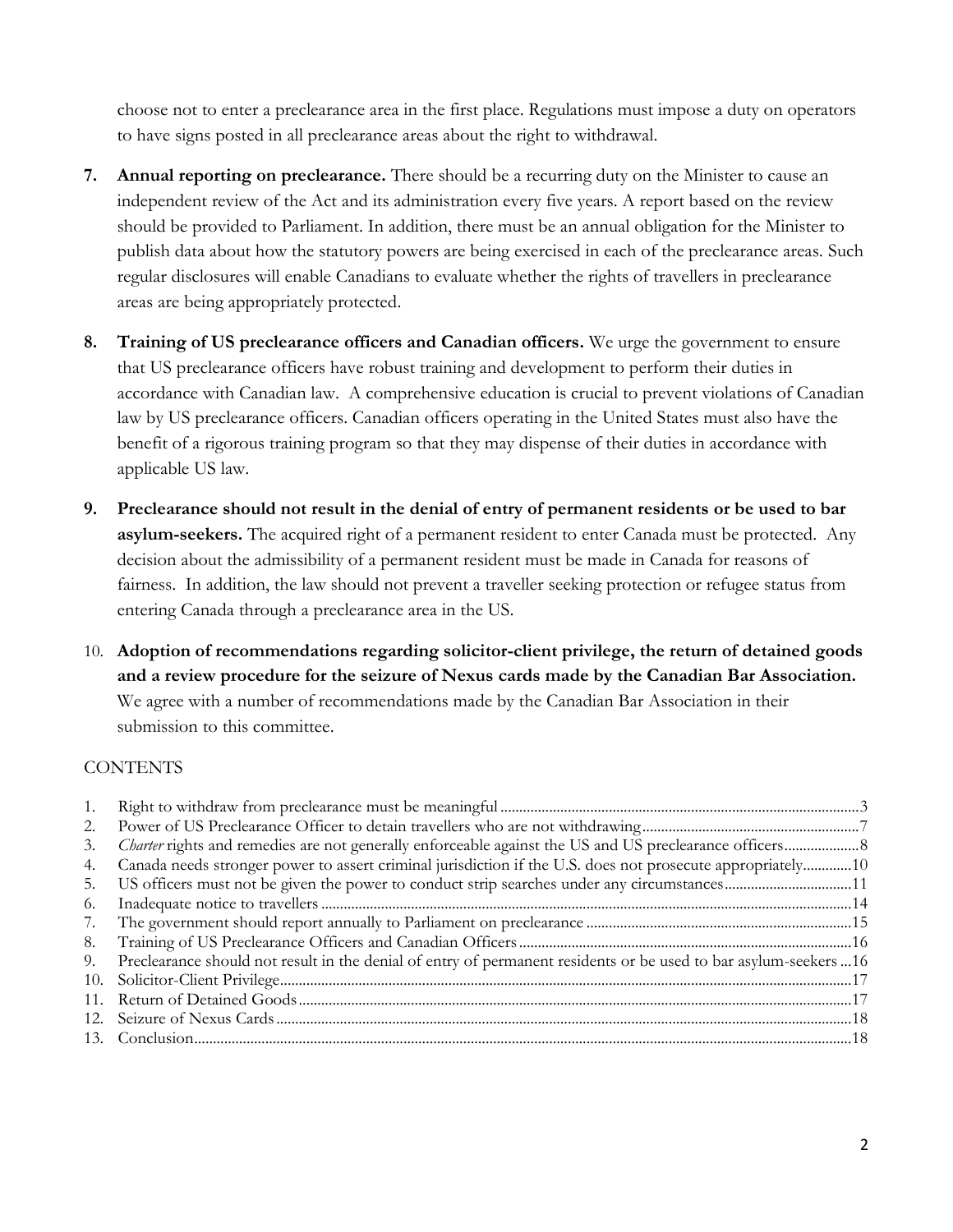#### **Discussion and Recommendations**

As an overarching matter, we have yet to hear, in the government's comments on this matter in the House, any compelling justification for the significant grant of coercive powers to US preclearance officers. While the security of the border is a paramount concern, it is not clear that the rights-infringing measures proposed in this Bill are necessary in order to achieve that important end. The principal justification that we are able to discern is simply that the United States desires that its agents possess these powers, and that Canada has agreed to them. This is not, in our view, an appropriate justification for the potential rights violations that could flow from this Bill.

#### <span id="page-2-0"></span>**1. Right to withdraw from preclearance must be meaningful**

Bill C-23's provisions about a traveller's right to withdraw from a preclearance area is a significant departure from the current model and does not provide appropriate constitutional safeguards. While the current law preserves a traveller's right to not answer questions and to withdraw from the preclearance area at any time, Bill C-23 limits these liberties by requiring the traveller to answer questions about their rationale for withdrawal before they are free to leave. In essence, a traveller wishing to withdraw could be subject to arbitrary detention for questioning purposes and/or coerced under law to provide statements to the US preclearance officer or a Canadian officer, as the case may be.

Under the current law, there is no obligation on people in preclearance areas to answer questions at any time during the process (though of course a failure to answer questions as part of the usual immigration inspection can result in a traveller being denied permission to enter the US). If the traveller chooses to answer a question, there is an obligation on them to answer truthfully.<sup>1</sup> If the traveller refuses to answer any question asked, the US preclearance officer may order the traveller to leave the preclearance area.<sup>2</sup> The *Preclearance Act* is explicit that the refusal by a traveller to answer any question asked does not "in and of itself constitute reasonable grounds for the officer to suspect that a search of the traveller is necessary for the purpose of the act or that an offence has been committed."<sup>3</sup> At present, the only legal authority that a US preclearance officer has to impede the withdrawal of a traveller is if they inform the traveller that they suspect on reasonable grounds that that the traveller has made a false or deceptive statement or has obstructed a US preclearance officer or a Canadian officer.<sup>4</sup> If this is the case, the US preclearance officer may detain the traveller and must deliver them as soon as possible into the custody of a peace office.<sup>5</sup>

Under Bill C-23, a traveller is no longer free to remain silent or to leave the preclearance area at any time. In preclearance areas in Canada, a traveller seeking to withdraw will have a legal obligation to answer truthfully to any question asked by a US preclearance officer for the purpose of identifying the traveller or of

<sup>1</sup>*Preclearance Act*, SC 1999, c 20, s 16(1).

<sup>2</sup> *Preclearance Act*, s 16(2).

<sup>3</sup> *Preclearance Act*, s 16(3).

<sup>4</sup> *Preclearance Act*, s 10(1).

<sup>5</sup> *Preclearance Act*, s 24(2).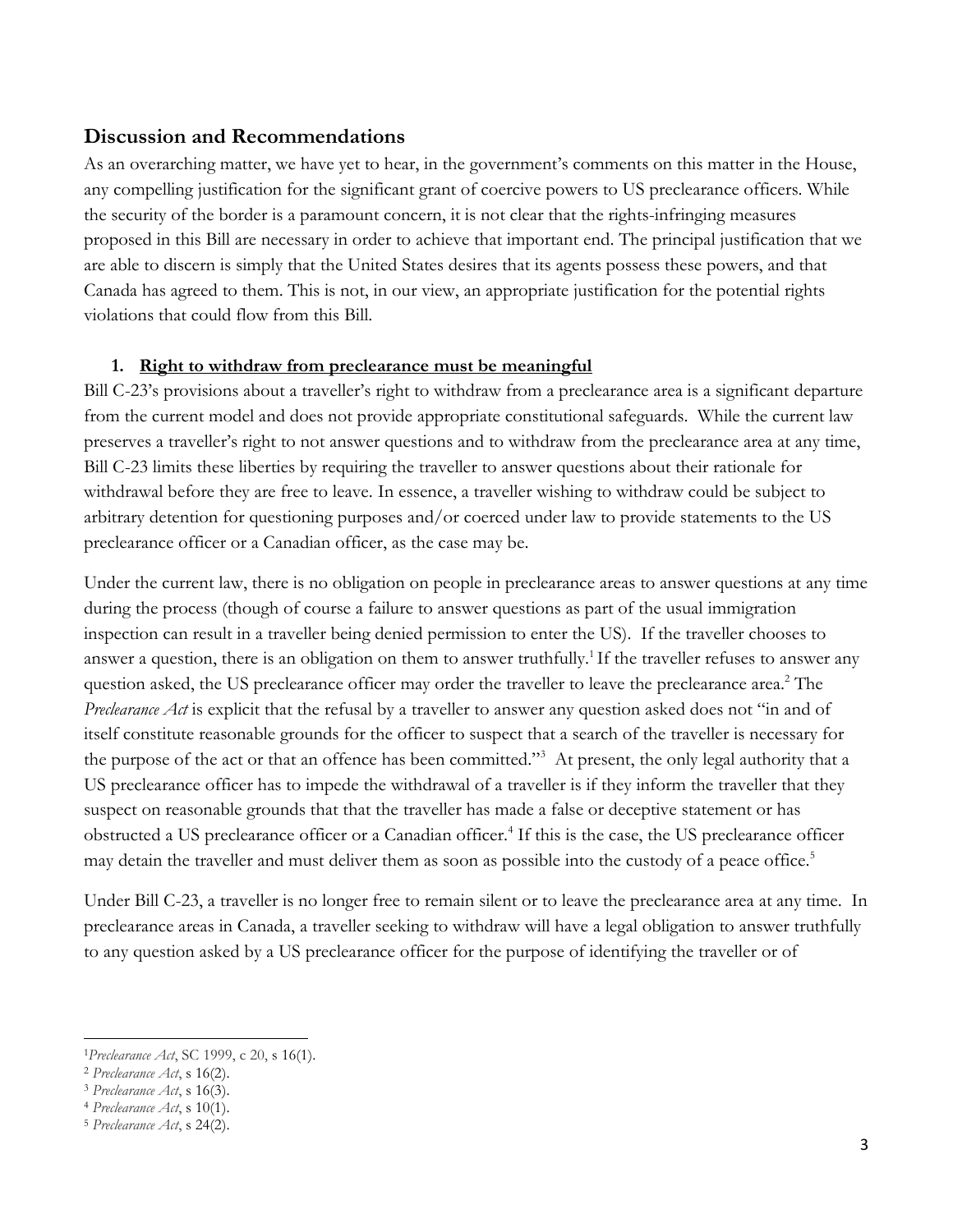determining their reason for withdrawing.<sup>6</sup> In addition to asking questions about why the traveller wants to withdraw, the US preclearance officer is further authorized to do the following:

- direct the traveller to identify themselves and to produce information that contains their photograph,
- to record and retain information obtained from the traveller from the questioning and the identification,
- to take and retain a photograph of the traveller if the identification provided doesn't enable their identity to be verified,
- to visually examine a conveyance used by the traveller,
- to open cargo compartments of a conveyance that transports goods on a commercial basis and to visually examine the contents, and
- if the officer has reasonable grounds to suspect that the traveller could compromise the security of or control over the border, to examine, using means or devices that are minimally intrusive, a conveyance used by the traveller. 7

These powers are limited to the extent that exercising them would "not unreasonably delay" the traveller's withdrawal.<sup>8</sup> This limitation does not provide us with any comfort as it is only a temporal limitation and is imprecise – how will these terms be interpreted? What does it mean to "not unreasonably delay the traveller's withdrawal"? The wording of the Bill attempts to distinguish this period of time for questioning from detention (which is permitted, *inter alia*, for the purposes of a strip search, or if the US preclearance officer believes the traveller has committed an offence). In practice, this distinction is likely meaningless. If one must answer questions and comply with directions under s. 30 of the Bill, the person is detained. If one is not permitted to leave, one is detained. At law, it is that simple.

Section 9 of the *Charter* guarantees the right not to be arbitrarily detained. The Supreme Court of Canada stated in *R. v. Grant*, that "the purpose of s. 9, broadly put, is to protect individual liberty from unjustified state interference." <sup>9</sup> The Court stated further that "a detention in the absence of at least reasonable suspicion is unlawful and therefore arbitrary within s. 9."<sup>10</sup> Under Canadian law, investigative detention is permitted only in circumstances in which there is a reasonable suspicion that a particular individual is implicated in a criminal activity under investigation, and then only if absolutely necessary and for the most minimal time possible.

The government's stated rationale for these changes is that it wants to prevent the illicit probing of preclearance sites by people trying to find weaknesses in border security before leaving the pre-clearance area undetected. Even in the situation of a border point where there is an expectation of questioning and inspection for the purpose of crossing the border, we do not find that this rationale is a compelling justification to create a blanket power that could be used to subject any traveller to detention, without any

<sup>6</sup> Bill C-23, *An Act respecting the preclearance of persons and goods in Canada and the United States*, 2016, s 30(a).

<sup>7</sup> Bill C-23, s 30(2).

<sup>8</sup> Bill C-23, s 31(3).

<sup>9</sup> 2009 SCC 32 at 20.

<sup>10</sup> *Ibid*. at 55.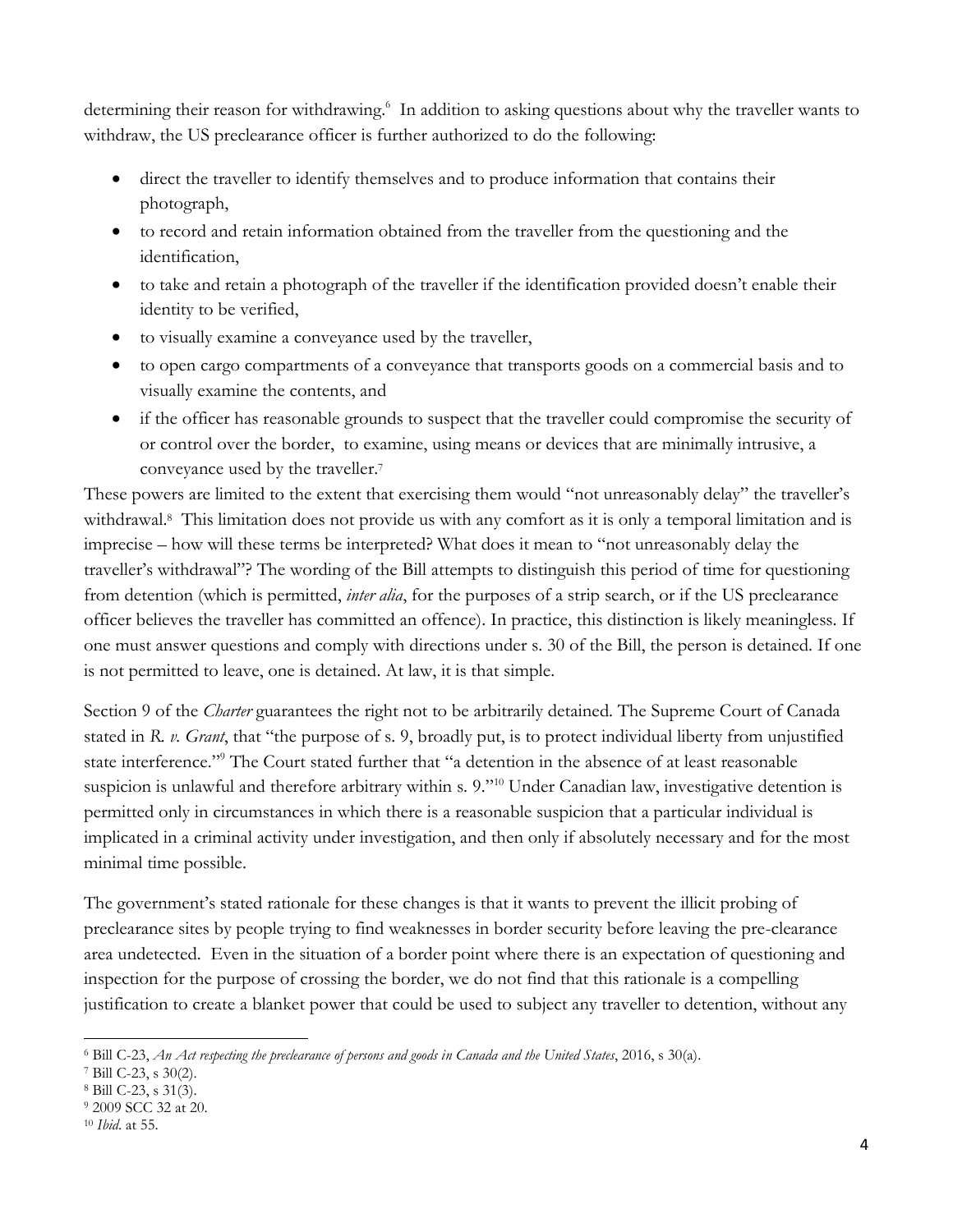reasonable suspicion that they are involved in criminal activity. Given that section 32 of the Bill provides the power to detain and question travellers who are suspected on reasonable grounds of committing an offence (which, as we note below, is overbroad and should be narrowed), we do not see the necessity to impose these requirements, which amount to detention, on travellers who are *not* reasonably suspected of committing an offence.

If the requirement to answer questions on withdrawal – absent any reasonably grounded suspicion – is left intact, it is not difficult to speculate that many travellers who are uncomfortable with US preclearance officer questioning and who withdrew, for completely innocent reasons including that they believe they are being subjected to discrimination by an officer, will find themselves in a situation of being essentially detained without justification. We are unaware of any evidence that the right to remain silent, and the right to withdraw, that travellers possess under the *Preclearance Act* pose a threat to border security, and the government has provided no compelling justification for infringing these rights. Given how significant a departure this regime is from the caselaw on investigative detention, it is reasonable to argue that this requirement could be found unconstitutional.

We note that the Canadian Bar Association's submission provides an excellent illustration of how easily a traveller exasperated by what they perceive as intrusive questioning could end up in a precarious situation under Bill C-23, facing ongoing questioning by the US preclearance officer without any true recourse.<sup>11</sup> We agree with the CBA that the right to withdraw is not meaningful under the current provisions of Bill C-23 but we diverge from their position in terms of a remedy. While the CBA has proposed that the traveller's obligation to answer questions be replaced with the requirement to provide a written statement, we do not think that this sufficiently protects the rights of travellers. We are aware of no sufficiently compelling justification to eliminate the right to withdraw in situations where there is no reasonable suspicion of an unlawful purpose on the part of the traveller.

Furthermore, we do not support the extent to which the Bill broadens the scope of offences in relation to which a US preclearance officer may prevent a traveller from withdrawing from a preclearance area. As mentioned above, a US preclearance officer may currently detain a traveller wishing to withdraw if they believe on reasonable grounds that the traveller has made a false statement or has obstructed an officer.<sup>12</sup> Sections 14(1) and 32 provide much broader powers for a US preclearance officer who has reasonable grounds to suspect that a traveller has committed an offence under an Act of Parliament. Section 14(1) provides a power of detention generally, whether or not the traveller withdraws. Section 32 provides a range of powers in respect of travellers withdrawing from preclearance that the US preclearance officer believes

<sup>11</sup> Under Bill C-23, rather than simply being able to walk away, a traveller will be subjected to a further line of questioning about their reasons for withdrawing. In this context, a traveller is obligated to keep answering questions until the US preclearance officer is satisfied. If the traveller remains silent or does not provide adequate replies, they could be liable for obstructing an officer under s. 38 and face a maximum penalty of two years imprisonment. The traveller could try to appeal to the temporal limitation on the US preclearance officer's powers (that they cannot "unreasonably delay the withdrawal"). This limitation is imprecise, as already noted, and is of limited value given that the US preclearance officer could maintain that further questioning is required to protect national security. Canadian Bar Association, Bill C-23, *Preclearance Act, 2016* (March 2017) at 5. Available at [https://www.cba.org/News-Media/News/2017/March/Bill-C-23,-Preclearance-Act.](https://www.cba.org/News-Media/News/2017/March/Bill-C-23,-Preclearance-Act) 

<sup>12</sup> *Preclearance Act*, s. 24(1).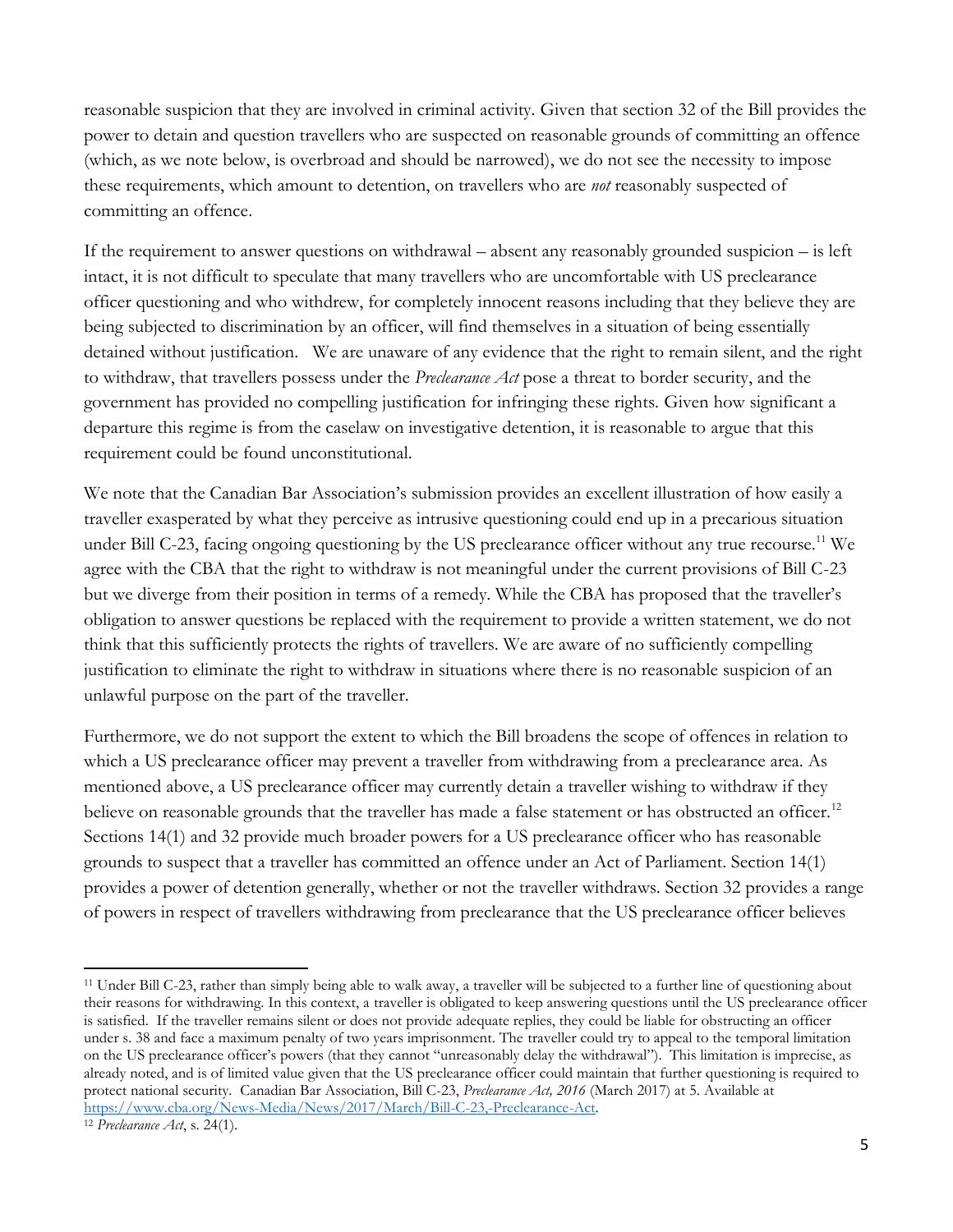on reasonable grounds has committed an offence under an Act of Parliament. If such grounds exist, the US preclearance officer may detain the traveller and exercise the following powers:

- direct the traveller to identify themselves and to produce photo identification
- to take and retain a photograph of the traveller if the identification supplied by the traveller doesn't allow their identity to be verified,
- question the traveller,
- collect information from the traveller,
- examine, search and detain goods in the travellers possession or control,
- conduct a frisk search of the traveller if there are reasonable grounds to suspect that the traveller has on their person concealed goods
- detain the traveller for the purpose of a strip search if there are reasonable grounds to suspect that the traveller has on their person concealed goods or anything that would present a danger to human life or safety and the search is necessary for the purpose of maintaining the security of or control over the border.

In the BCCLA's view, this grant of power is overbroad because a US preclearance officer need only believe that a traveller has committed an offence under any Act of Parliament, at any time, whether related to crossing the border or not. For example, this wording could allow a US preclearance officer to exercise all of these powers if they knew that an individual had a conviction for marijuana possession from 20 years prior, had harmed fish contrary to the *Fisheries Act*, had committed an offence as a minor that was dealt with under the *Youth Criminal Justice Act*, or committed an infraction of the *Canada National Parks Act*. This wording also appears in section 24(1) of the existing *Preclearance Act*. We think that the language is overbroad and should be limited so as to make clear that US preclearance officers only have these powers when they have reasonable grounds to suspect that a traveller has committed an offence under an Act of Parliament in connection with the travel, not just any offence at any time, however disconnected from their current situation or travel. This is broader than the current scope of offences under the *Preclearance Act*, but tailored to the objectives of the Bill which is to enhance aviation safety and border security, instead of casting the net unduly widely to capture any offence ever committed in Canada by any traveller.

The BCCLA is also concerned with the scope of the potential information sharing under the bill when someone withdraws from the preclearance area. Section 33(1) states that information collected from travellers after their withdrawal cannot be used, except for the purpose of maintaining border security between Canada and the United States, "or as otherwise authorized by law". This broad additional authorization permits a potentially wide range of use and sharing of this information, including sharing to foreign governments, after which point Canada would have no control over the information or its use. As it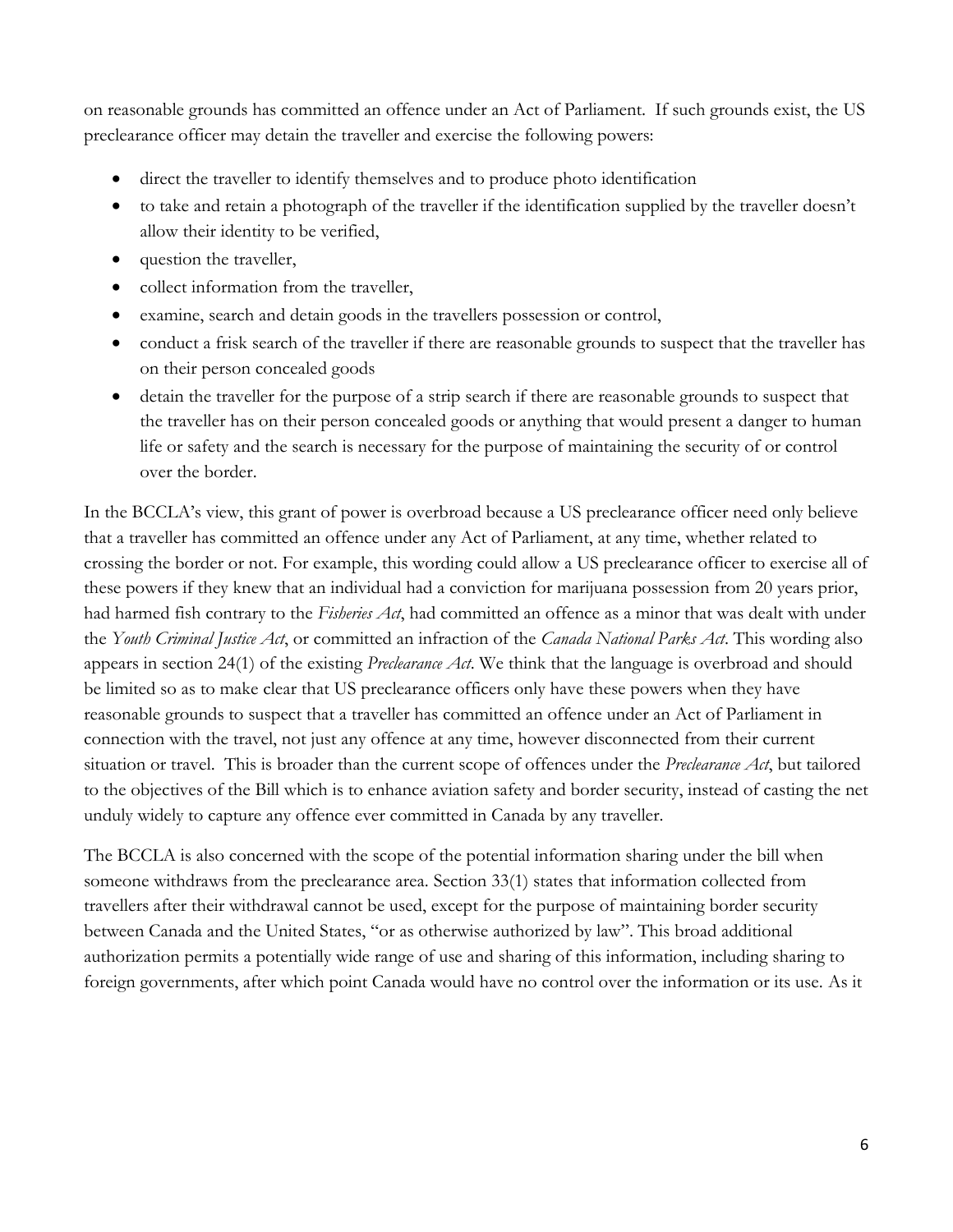may be US preclearance officers collecting this information under Canadian authority, this information will likely be retained by US authorities and Canada will have no ability to control its use to begin with.

In general, we reiterate that the Bill's broad potential restriction on the right of travellers to withdraw from preclearance areas unimpeded is unjustified, and of great concern to the BCCLA.

## **Recommendations regarding Withdrawal:**

- Ensure that the right of a traveller to withdraw from a preclearance area remains meaningful. This can be achieved by:
	- o Adding a provision reflecting the current s. 16(3) to provide that the refusal to answer any question asked by a US preclearance officer or a Canadian officer does not in and of itself constitute grounds for the officer to suspect that a search of the traveller is necessary or that an offence has been committed.
	- o Removing the traveller's obligations to answer questions and to follow directions if they choose to withdraw from preclearance.
	- o Adjusting the language in s. 32 so that it only enables a US preclearance officer to interfere with a traveller's right to withdraw from the preclearance if the US preclearance officer suspects on reasonable grounds that the traveller has provided false or deceptive information or has obstructed an officer, or has committed an Act of Parliament in relation to their presence in the preclearance area and their travel.

### **2. Power of US Preclearance Officer to detain travellers who are not withdrawing**

<span id="page-6-0"></span>We note that similar to the current *Preclearance Act*, Bill C-23 enables a US Preclearance Officer to detain travellers who are not withdrawing from the pre-clearance area in certain contexts. Currently, a person may be detained if the US officer believes, on reasonable grounds, that that the traveller has made a false or deceptive statement or has obstructed a US preclearance officer or a Canadian officer, or has committed an offence under an Act of Parliament punishable by indictment or summary conviction. Under Bill C-23, this is expanded to allow detention "if a preclearance officer has reasonable grounds to believe that a person has committed an offence under an Act of Parliament." As noted above, we object to the extent of this expansion, and suggest a change to permit such detention only where there are reasonable grounds to suspect that a traveller has committed an offence under an Act of Parliament punishable by indictment or summary conviction in connection with the travel, not just any offence at any time. Such a scope, which is narrower than under the existing *Preclearance Act*, would be properly linked to the objectives of the Bill which is to enhance aviation safety and border security instead of acting as a possible dragnet for any person who has ever committed an offence.

Currently, a US Preclearance Officer must deliver any traveller detained "as soon as possible" into the custody of a peace officer.<sup>13</sup> Bill C-23 has a similar requirement but changes the language to "as soon as feasible" and requires the traveller to be delivered to a police officer or border services officer.<sup>14</sup> We support a restoration of the "as soon as possible" wording which requires immediate transfer to Canadian

 $\overline{a}$ <sup>13</sup> *Preclearance Act*, SC 1999, c 20, s 24(2).

<sup>14</sup> Bill C-23, s. 14(2).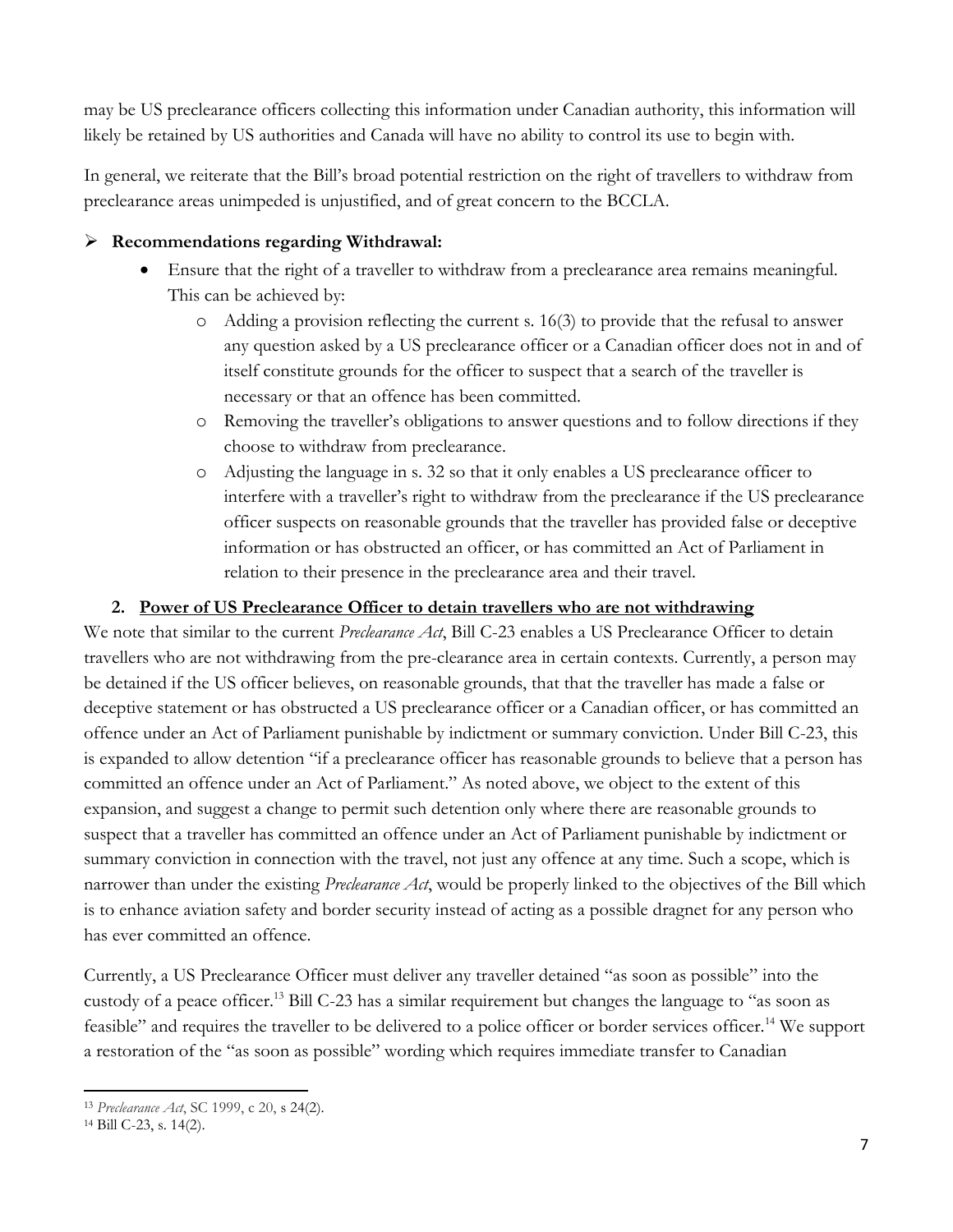authorities, as opposed to "feasible" which could be interpreted to mean that the transfer can wait until operational reality makes it convenient. The fact of the changed wording sends an unambiguous message that such transfers will be permitted to go more slowly under Bill C-23, and that other priorities may legitimately be placed ahead of conducting the transfer. We are aware of no evidence to suggest why this change is necessary. Even if it makes operations easier or more efficient for US preclearance officers, this must be weighed against the fact that the detention of an individual in Canada by an agent of a foreign government is a very serious matter, and people who are detained are constitutionally entitled to expeditious treatment with a view to ending their detention as quickly as possible.

#### **Recommendation on detention:**

- o Section 14(1) should be amended to permit detention by a US preclearance officer only if a preclearance officer has reasonable grounds to believe that that a traveller has committed an offence under an Act of Parliament punishable by indictment or summary conviction in connection with the travel.
- o Section 14(2) should be amended to require delivery of the detained person to a Canadian police or border services officer "as soon as possible".

### <span id="page-7-0"></span>**3. Charter rights and remedies are not generally enforceable against the US and US preclearance officers**

While it has been repeated often that Bill C-23, like the *Preclearance Act*, states that a US preclearance officer must exercise their powers and perform their duties and functions under this Act in accordance with Canadian law, including the *Canadian Charter of Rights and Freedoms*, the *Canadian Bill of Rights* and the *Canadian Humans Rights Act*, it is our position that this is, in large part, meaningless because it will be all but impossible in most cases to obtain a remedy against the United States for violations of these human rights guarantees.

**Constitutional and human rights liability:** Section 11 of the Bill states that "a preclearance officer must exercise their powers and perform their duties and functions under this Act in accordance with Canadian law, including the *Canadian Charter of Rights and Freedoms*, the *Canadian Bill of Rights* and the *Canadian Human Rights Act*." However, it appears that it will be nearly impossible, in many cases, to hold the United States to account for human rights violations. Section 39(1) provides that civil proceedings, which we presume includes litigation under the *Charter* or human rights legislation, may be brought against the United States in respect of a US preclearance officer's exercise of powers or performance of duties under the Act – unless the United States is immune from such actions under the *State Immunity Act*. The *State Immunity Act* provides that, unless the United States consents, it is immune from most civil proceedings in Canada unless they relate to a death or personal or bodily injury, or the damage to or loss of property. Therefore, unless someone dies or is injured, a Canadian is statute-barred from successfully suing the United States government for a *Charter* breach, and the US government would similarly not be liable under the *Canadian Human Rights Act* if the Canadian Human Rights Commission were to file a complaint on a traveller's behalf.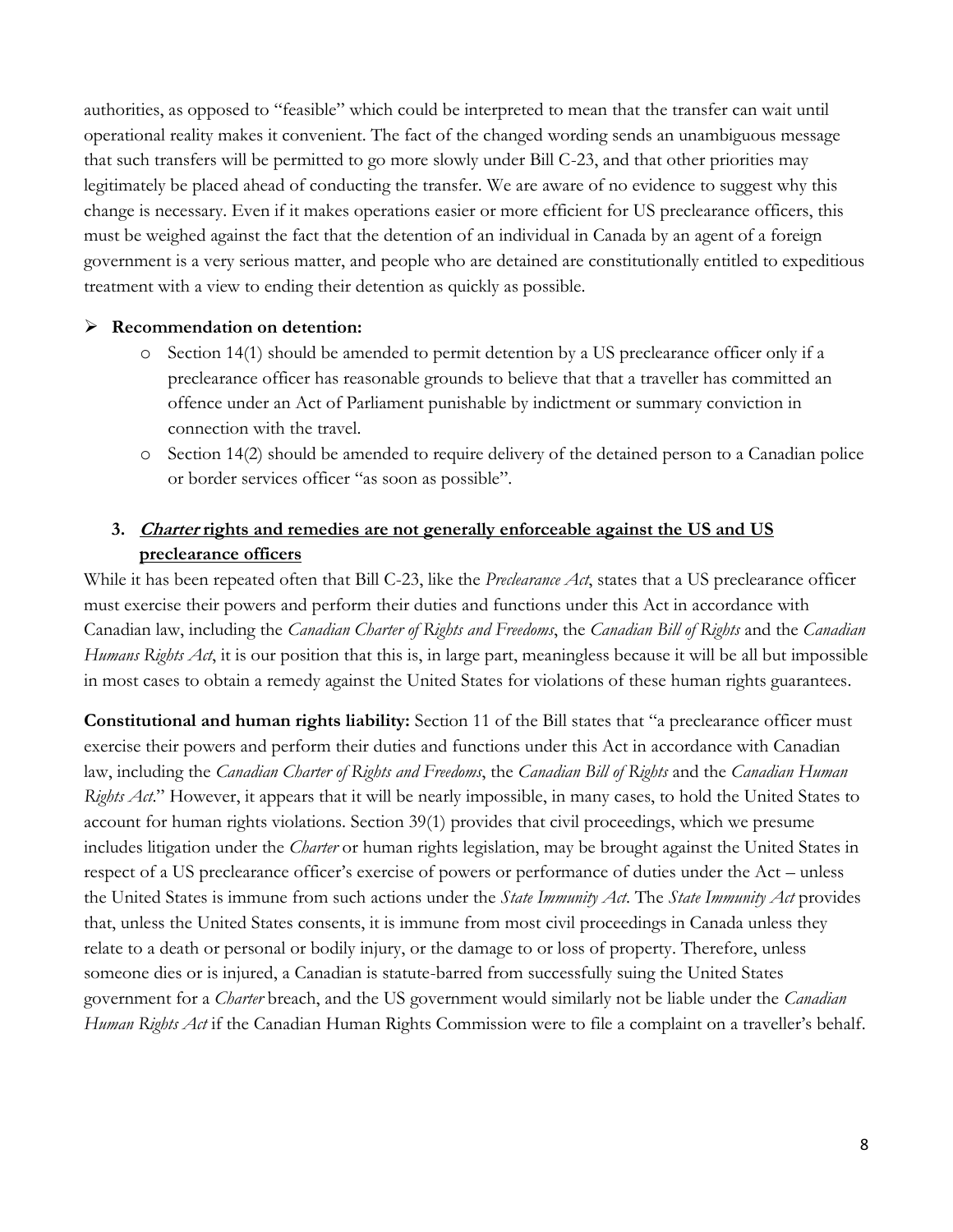As a result, it appears as though most travellers whose rights are infringed will not, in cases that do not involve death or injury, be able to obtain an effective remedy.

It does appear that the United States government could be liable for a civil tort action related to a death or injury, though individual officers are immune from civil liability under section 39(2).

In addition, section 39(3) states that the US officers are not Crown servants for the purpose of the *Crown Liability and Proceedings Act*, which purports to have the effect that the United States is not considered "government" when its agents exercise the governmental power given to them by this Bill. This creates a very confusing state of affairs in terms of liability for breaches of the *Charter* – as the *Charter* (and the *Bill of Rights*) are only binding against government. Even if the *State Immunity Act* did not allow a *Charter* action against the United States, this section could be interpreted as protecting them from liability for beaches of the *Charter* and *Bill of Rights*.

If the United States government is not liable under the *Charter*, then is Canada liable for *Charter* violations due to the fact that it conferred the power to begin with? The same provision section 39(3) suggests that Canada cannot be held liable for the actions of US preclearance officers, as they are not servants of the Crown under the *Crown Liability and Proceedings Act*. Even if Canada is found by a court to be liable for *Charter* and human rights violations of US preclearance officers, and the US action was determined to be in violation of the *Charter* or the *Canadian Human Rights Act* – how would Canada ensure that US preclearance officers, and the US government, complied with any direction given by the court when Canada has no authority to direct the US officers to begin with?

Hopefully, the United States would simply comply, but if they fail to do so completely, or fail to do so at all, will Canada require the United States to comply and, if necessary, to change its practices? If Canadian urging is ineffective at securing compliance by the United States, what then? There appears to be no mechanism to ensure such compliance beyond the use of persuasion, short of suspending preclearance operations, or terminating the agreement. We are certain that these latter two drastic remedies will not be employed by the government, and nor would we urge them on the government given the significant policy and economic disruption that would be involved. We are seemingly left, then, with a lack of any means by which to ensure United States compliance with Canadian law and rulings of Canadian courts and tribunals, should the United States fail to respect them of its own accord.

Bill C-23 appears to us to create a situation in which it will be nearly impossible in most cases for an aggrieved individual, the Courts, and the Canadian Human Rights Tribunal to effectively hold the United States government to account for human rights violations. Any Canadian concerned with the oversight and accountability of those who wield state coercive power would be rightly troubled by this. It is highly problematic for the Crown to delegate coercive power to any third party, including foreign agents, while shielding itself from liability for the exercise of those powers. It is highly problematic for US agents to be wielding government power, but to be legally treated as if they are not performing a government function and therefore, potentially not be liable under the *Charter* for breaches. The possible de-coupling between the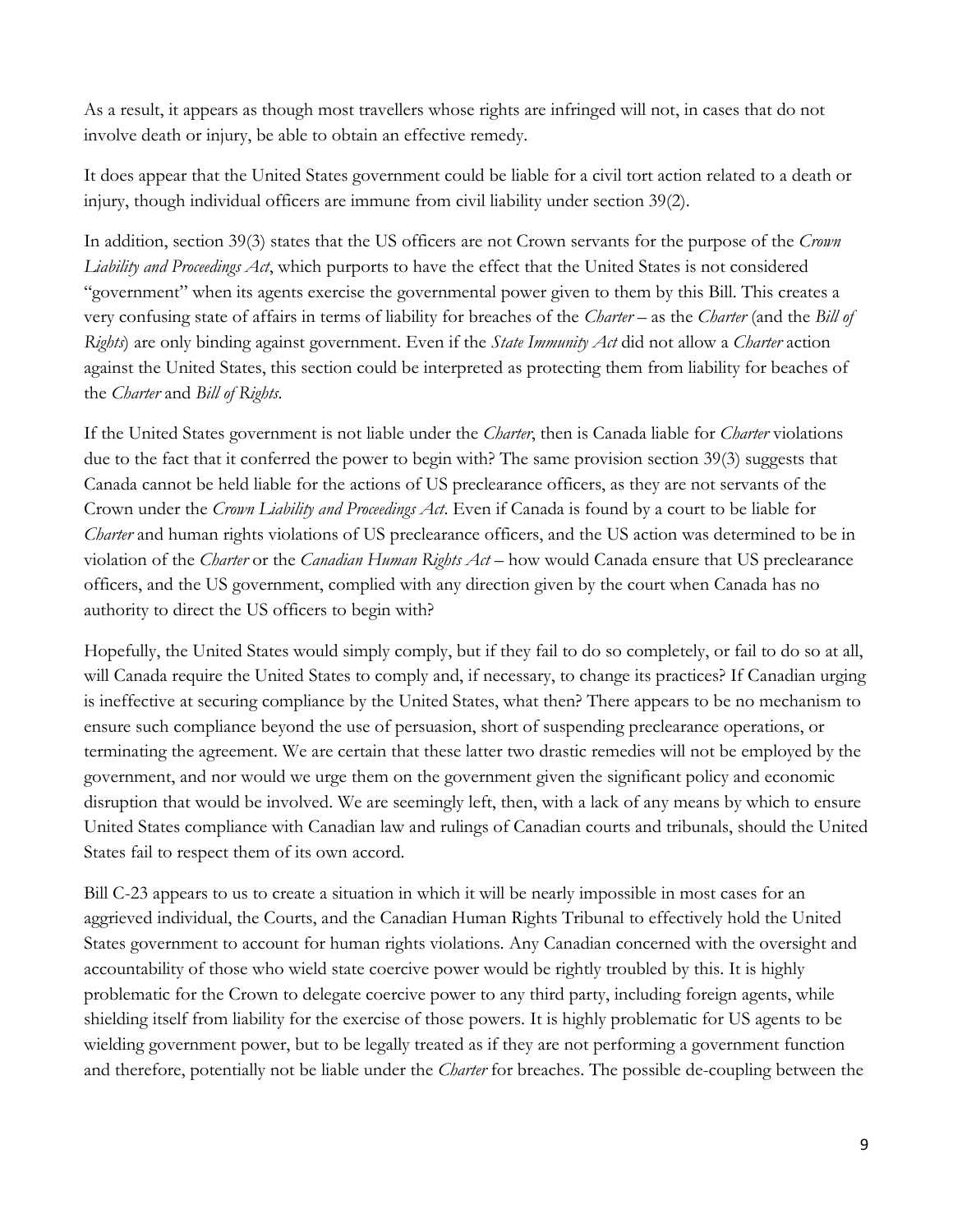delegation of power, and effective accountability for the exercise of that power, is highly objectionable and a formula for trouble in the future.

# **Recommendations regarding civil and Charter liability:**

- o The Bill is wracked with issues related to who is responsible for breaches of people's fundamental human rights, and how these should be remedied. The Bill should clarify what entity is liable for a breach of the *Charter of Rights and Freedoms* and human rights legislation by a US preclearance officer in Canada, how the United States will be effectively held to its obligations, and how compliance will be enforced against the United States.
- o Clarify who is liable for a breach of United States law by a Canadian officer operating in preclearance areas in the United States.

# <span id="page-9-0"></span>**4. Canada needs stronger power to assert criminal jurisdiction if the U.S. does not prosecute appropriately**

**Criminal liability:** With respect to the criminal liability of a US preclearance officer, it appears that the US has primary criminal jurisdiction over a current or former US preclearance officer.<sup>15</sup>

Section 62 of the Bill amends the *Criminal Code* to states that the Attorney General of Canada will stay any criminal court proceeding in relation to the act or omission of a preclearance officer if the United States gives notice that it is exercising primary criminal jurisdiction under the Agreement. The proceeding may only be recommenced if the United States gives notice that it is waiving its jurisdiction, or if the United States "has declined, or is unable, to prosecute the accused and the accused has returned to Canada," and if the Attorney General does not give notice of recommencement within one year from the date that she stayed the charge(s), the proceeding is deemed never to have been commenced.

This section of the Act, and the associated sections of the Agreement, raise the concern of what could happen if the United States asserts jurisdiction, commences a proceeding, but does not follow through appropriately and the accused does not return to Canada. It is not uncommon for law enforcement officers to evade criminal responsibility in justice processes in the United States. The US criminal justice system has had well-publicised issues of perceived bias in favour of law enforcement officers who are subject to allegations of improper use of force. The BCCLA is concerned that US preclearance officers who are alleged to commit crimes in Canada may, in some instances, not be subjected to an appropriately rigorous and fair prosecution or trial. What if the US prosecutor initiates a prosecution, but then chooses to stay the prosecution, or merely deprioritizes it, due to a lack of available evidence or witnesses – a gap that might be due to the very fact of prosecuting the offence in the US at some distance from the location in Canada where it took place? This would be entirely unjust, but is totally possible under this Bill. Under the proposed language, if the prosecution remains open, would this count as the US prosecutor having declined or being unable to prosecute? As a matter of accountability for those being given extraordinary law enforcementlike powers, it is important that US preclearance officers are not able to escape criminal liability should the United States assert primary criminal jurisdiction and then fail to appropriately prosecute them. Any calibre of prosecution would be sufficient to displace Canadian jurisdiction. While we do not advocate for a system

 $\overline{a}$ <sup>15</sup> Bill C-23, s 42.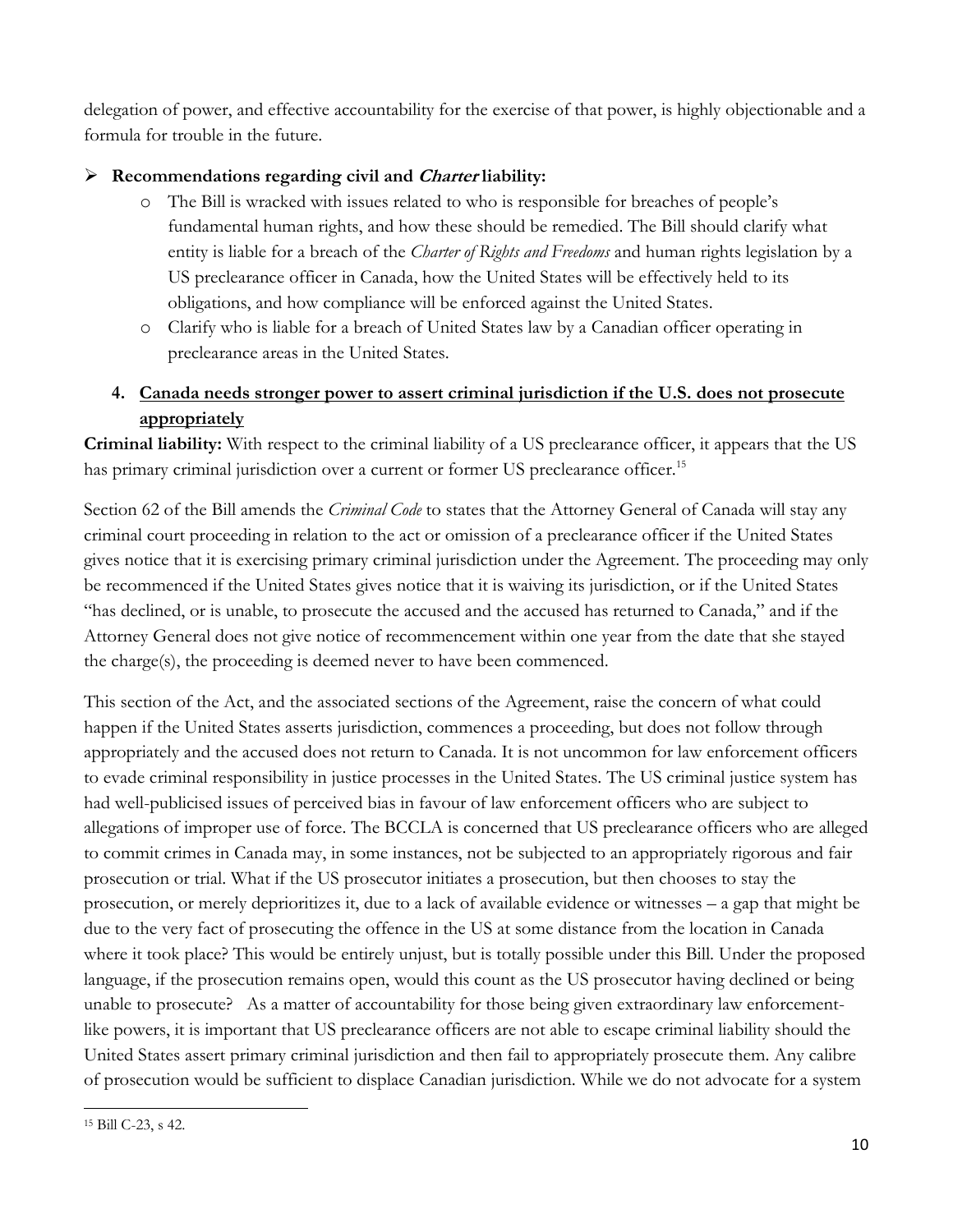that would place an accused officer in a situation of "double jeopardy", having to face a second Canadian prosecution after an unsuccessful but completed American one, we are very concerned that the automatic giving up of primary jurisdiction may have unjust results.

In deciding whether to waive primary criminal jurisdiction in respect of Canadian officers in the United States, the Attorney General is required to consider factors such as the impact on the evidence and witnesses if a trial were held in Canada for an offence committed in the United States, which country has the greater interest in the prosecution, and the severity of sentence that might be given if the Canadian officer were convicted in the US. These are appropriate considerations, and this Bill leaves Canadians in the position of hoping that the US Attorney General may exercise his discretion according to similar considerations with a focus on ensuring justice for officers and affected persons alike.

In the event the US does assume jurisdiction, we question the extent to which Canadians affected by alleged criminal offences on the part of US officers will be able to effectively participate in the criminal justice process. Will they be able to effectively act as witnesses? Will they have their expenses paid to travel to attend any trial or proceeding, which could take place at a significant distance from the location of the alleged crime? Will they be eligible for victim support funding that may be available under certain circumstances to victims of crimes committed in Canada? Will a potentially faraway US prosecutor be able to obtain the evidence required to support the case? Will the US prosecutor, likely strained for capacity, prioritize an alleged crime committed outside the United States? None of this is clear.

Modifying the Bill so that the Attorney General of Canada can recommence proceedings, or so that charges can be laid in Canada, when the United States claims jurisdiction but is deemed to have waived it by a failure to prosecute the offence within a reasonable time (different from the more general condition of being "unable" to prosecute in the current Bill) might help to remedy this potential problem. If the United States initiated the prosecution but then failed to follow through, whether by mere inaction or by staying the charges, this could allow Canada to take jurisdiction without placing an officer in a condition of double jeopardy. Canada could permit the United States reasonable leeway in conducting its prosecution, and the United States would have an incentive to proceed with appropriate speed in doing so. This would not deal with the situation of a prosecution that is unsuccessful because of poor prosecution or other factors, but it might at least avoid the situation in which a prosecution could be "buried" due to inaction that does not meet the legal test of having declined to our being unable to prosecute found in the current Bill.

### **Recommendations regarding criminal liability:**

o Ensure Canada can assert criminal jurisdiction over a US preclearance officer if the US initially claims primary jurisdiction but then fails to prosecute the officer within a reasonable time.

### **5. US officers must not be given the power to conduct strip searches under any circumstances**

<span id="page-10-0"></span>The *Preclearance Act* provides that a US preclearance officer may detain any person for the purpose of a strip search if they suspect on reasonable grounds either that the person is carrying anything that would present a danger to human life or safety or that the traveller is carrying anything that would afford evidence that the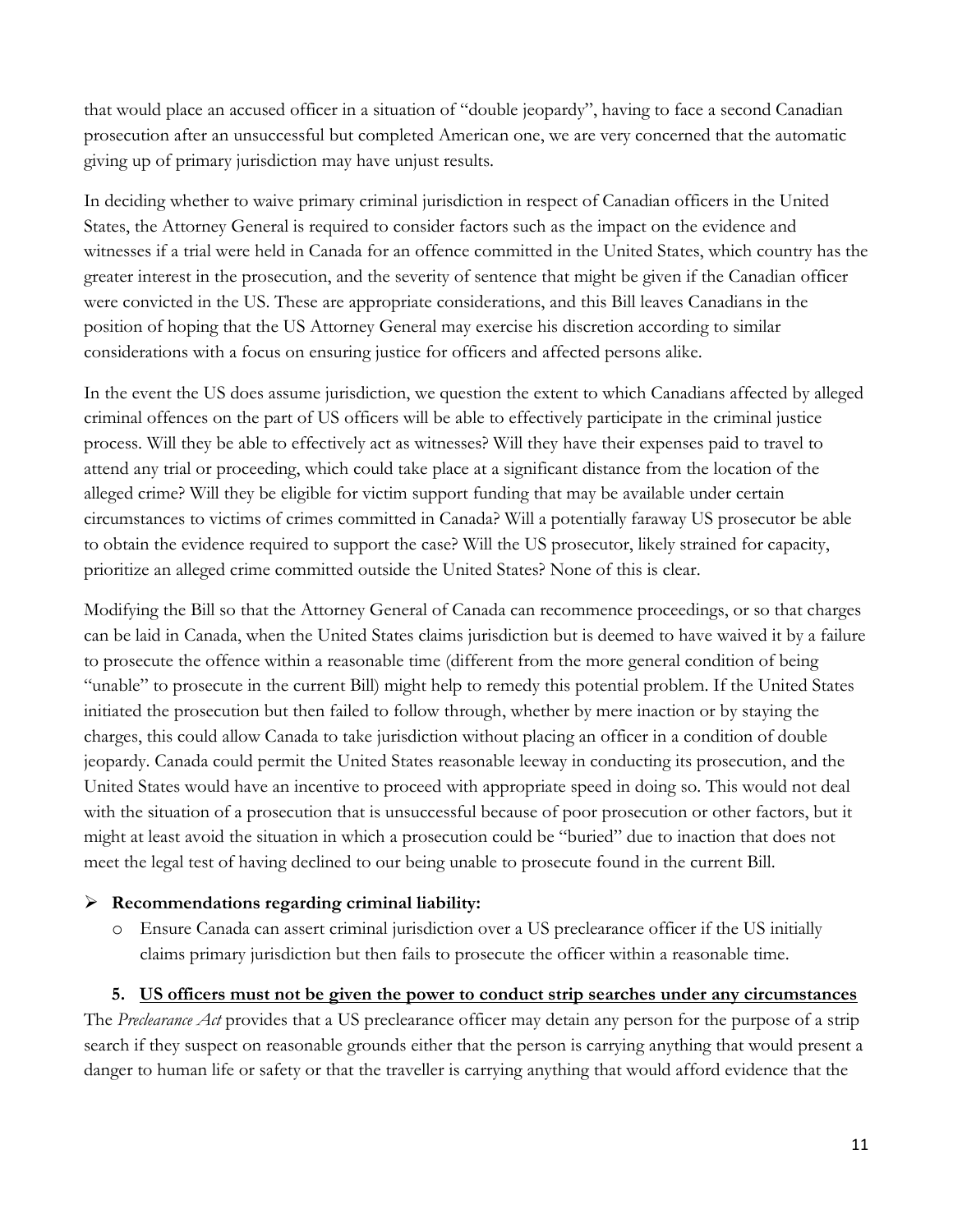traveller made a false or deceptive statement.<sup>16</sup> The US preclearance officer is not authorized to perform the strip search, however. Instead he or she must without delay request a Canadian officer to conduct the search.<sup>17</sup> After receiving such a request, the Canadian officer may conduct the strip search if they too suspect on reasonable grounds that a strip search is necessary.<sup>18</sup> The US preclearance officer who detained the traveller may observe the strip search (provided that they are the same sex as the detainee) but has no power to perform it under the current law.<sup>19</sup>

Bill C-23 provides the US preclearance officer with somewhat broader powers to detain a traveller for a strip search: in addition to reasonable grounds to suspect that the traveller has on their person concealed goods or anything that would present a danger to human life or safety, a US preclearance officer will also have the power to detain a traveller if there are reasonable grounds to suspect that the search is necessary for the purpose of conducting preclearance (i.e. the exercise of powers and performance of duties and functions under the laws of the United States on the importation of goods, immigration, agriculture and public health and safety).<sup>20</sup> We do not have concerns about these powers to detain for the purpose of a strip search.

Bill C-23 reflects the current law insofar as it requires a US preclearance officer to immediately request a Canadian officer on detaining a traveller for a strip search and to request the Canadian officer to conduct the search and advise of the grounds on which the traveller was detained.

However, under the Bill, the US preclearance officer may conduct the strip search if the Canada Border Services Agency advises the US preclearance officer that no Canadian officer is available within a reasonable time, or the Canadian officer does not arrive within a specified period.<sup>21</sup> We are deeply opposed to these provisions. First of all, it is not clear what constitutes a "reasonable time", or who gets to determine what is a "reasonable time" – the Canadian officer or the US preclearance officer? We do not see a compelling reason why a U.S. officer should be permitted to conduct a strip search simply because of how busy Canadian officers might be at any given moment. Moreover, it is reasonable to speculate that the CBSA may with time become comfortable with saving resources by not making Canadian officers reasonably available for such searches given that the US preclearance officer can step in should a Canadian officer be unavailable. Further, it seems to us to be unreasonable to permit a US preclearance officer to conduct an invasive search simply because a Canadian officer may be late for a scheduled appointment to conduct the search. In addition, Canadian officers may themselves become comfortable with their US counterparts, with whom they will hopefully have positive and professional relationships, performing these searches. Given the looseness of the Bill's language, it is not difficult to imagine that the normal and collaborative relationship between Canadian and US officers could promote a willingness on the part of CBSA to focus on other

<sup>16</sup> *Preclearance Act*, s 22(1).

<sup>17</sup> *Preclearance Act*, s 22(1).

<sup>18</sup> *Preclearance Act*, s 22(2).

<sup>19</sup> *Preclearance Act*, s 22(2).

 $20$  Bill C-23, ss 5 (definition of "preclearance"), 10(1) and 22.

<sup>21</sup> Bill C-23, s 22(4)(b) and (c).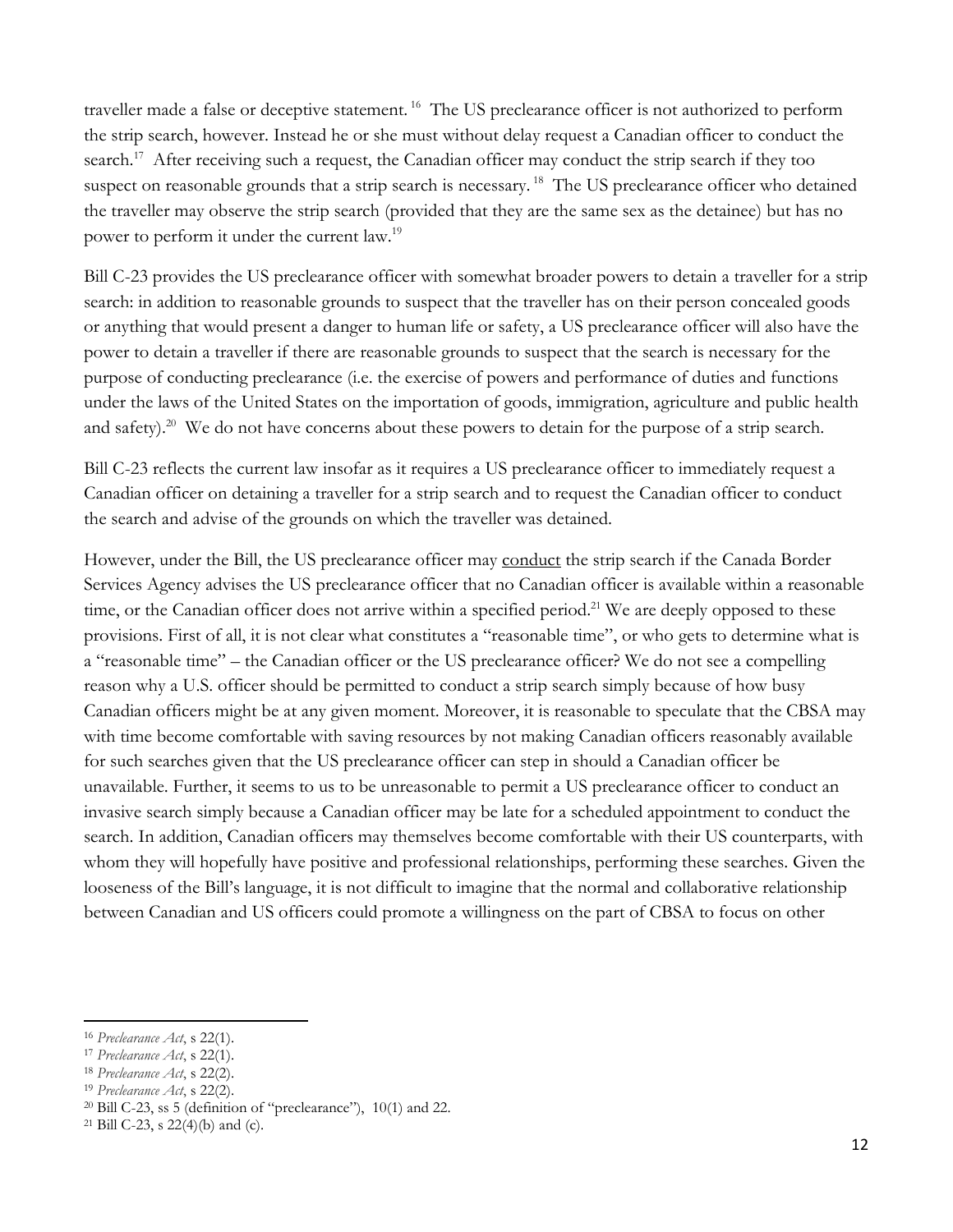duties and not provide strip search support within a reasonable time, allowing US preclearance officers to conduct the searches instead.

Given that section 16 of the Bill allows US preclearance officers to exercise as much force as is necessary to carry out their duties, including to preserve themselves or others from grievous harm, and could restrain an individual who was genuinely threatening, it is impossible to imagine what kind of circumstance would justify allowing U.S. officers to conduct strip searches. Surely a traveller who presents an imminent danger could be restrained until a Canadian officer arrived, and just as surely, the presence of Canadian officers will be hastened by a situation of genuine danger. There is simply no need for a strip search without waiting for a Canadian officer. While it is clearly important that any genuinely necessary search be conducted quickly and that the time spent detained be minimized, the desire on the part of the U.S. authorities for a rapid strip search and the trivial reasons that a Canadian officer is waylaid on the way to an appointment to conduct a search, or Canadian officers are overstretched and cannot attend quickly, must not be a basis for Parliament to confer such exceptional powers on US preclearance officers.

In addition, we are very disturbed that Bill C-23 provides a US preclearance officer is with the authority to conduct the strip search themselves if a Canadian officer "declines to conduct it."<sup>22</sup> On what basis would a Canadian officer decline to perform the strip search? Presumably, it would be if the Canadian officer is not in agreement with the US preclearance officer that there are reasonable grounds to suspect that a strip search is necessary. There is simply no situation imaginable in which a US officer should be granted the power to conduct a strip search that Canadian officers do not consider necessary to perform. This language is especially troubling given our concerns about how, and the extent to which, US preclearance officers will be familiarized with Canadian law and the lack of clear accountability for breaches of human rights.

In the civil contract between the people and the state, Canadians expect that their fundamental liberties will only be infringed in extremely limited and justifiable circumstances. The Bill's unprecedented grant of power to perform strip searches by the US preclearance officers is unprecedented and untethered from any justification of which we are aware. A strip search is a *prima facie* violation of the *Canadian Charter of Rights and Freedoms*, though it may be justified in limited circumstances. The Supreme Court of Canada has made clear that strip searches are inherently humiliating and degrading, and can inflict psychological trauma on an individual.<sup>23</sup> It is a power that Canadians entrust the Crown's sworn peace officers to exercise over us in the most limited of circumstances, incidental to arrest, and only when absolutely necessary. In the view of the BCCLA, such a power must never be delegated by the Crown. There are some powers that we can only entrust to those who are sworn to serve us and to uphold the Constitution of Canada through their oath. Our certainty in this is bolstered by the unclear mechanism to ensure accountability under the *Charter* for this delegation. There is no basis for Canada to delegate the power to strip search travellers to foreign

 $\overline{a}$ <sup>22</sup> Bill C-23, s 22(4)(a).

<sup>23</sup> *R.v. Golden*, 2001 SCC 83 at paras 89-90.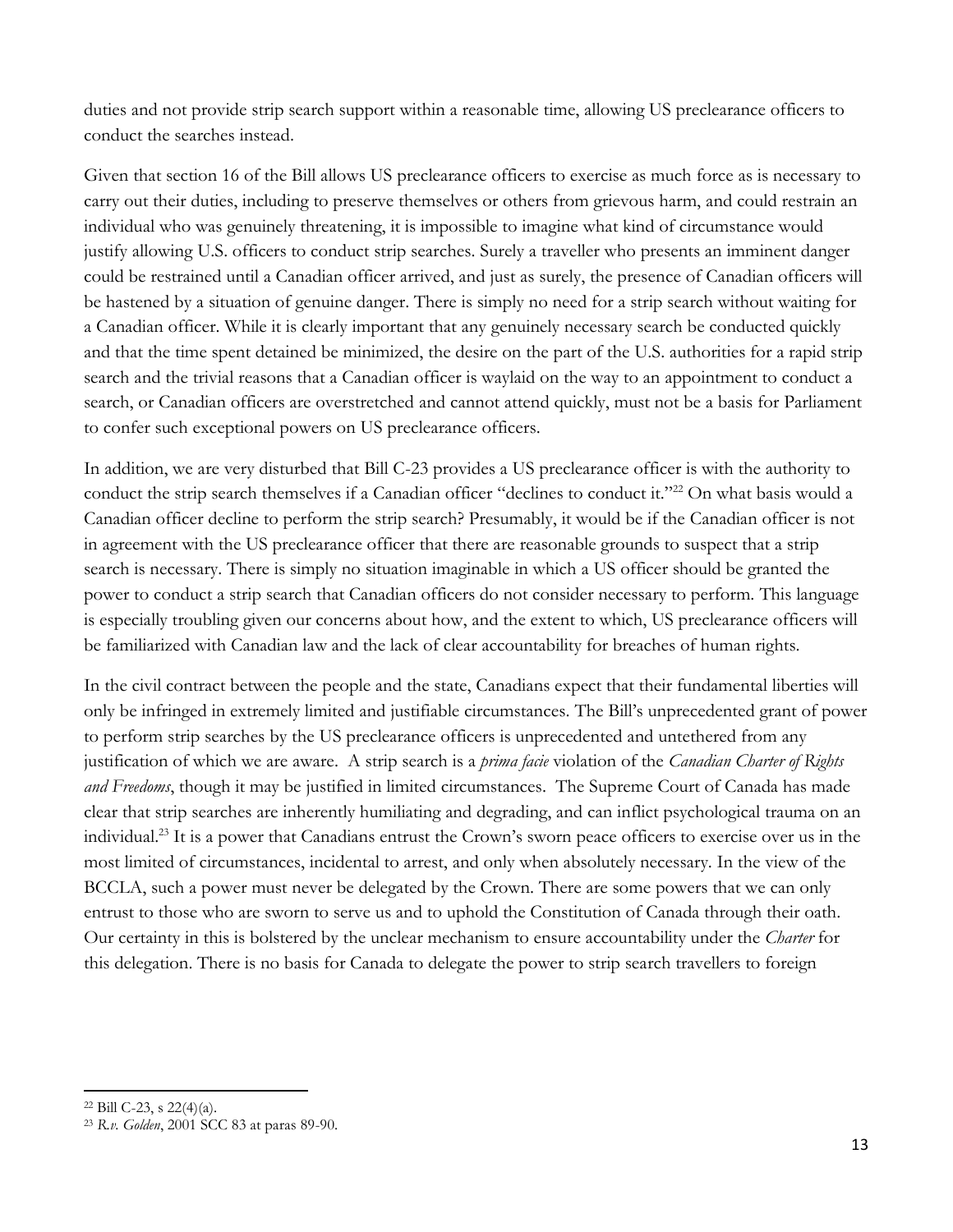officials. We urge the committee to amend Bill C-23 so that that all powers for the US preclearance officers to perform strip searches be removed.

# **Recommendation regarding strip searches:**

o Do not confer powers to perform strip searches in preclearance areas in Canada to US preclearance officers. Maintain the status quo that in limited circumstances, Canadian officials may perform strip searches of travellers in preclearance areas.

# **6. Inadequate notice to travellers**

<span id="page-13-0"></span>We recognize that there are regulatory powers in the Bill respecting obligations on the operator of a facility, including to post signage or other means of communication with respect to preclearance areas and preclearance perimeters. We ask the Committee to urge the government to use these powers to ensure that travellers are aware what their obligations are in a preclearance area prior to entering. Canadians and other foreign nationals will not be familiar with what kind of powers the US preclearance officers have been delegated under this law and will likely be unaware that they can withdraw at any time from the process.

We are particularly concerned about travellers being aware of what their rights and obligations are because Bill C-23 contemplates that there may not even be signage in the preclearance areas or perimeters themselves. Section 20(2) provides that a US preclearance officer is permitted to collect biometric information from the traveller only if notification that travellers may withdraw from preclearance is provided in the preclearance area itself. This implies that such notification will not be mandatory at all facilities, and that such notification is not required **prior to** entering preclearance areas or perimeters.

If the rights of travellers on our soil will be affected by the possible interrogation and possible detention and strip searches by US preclearance officers in these areas, it is vitally important that they be informed as such so that they may choose not to enter in the first place. The need for notice to be provided to travellers in advance is especially critical if our first set of recommendations in relation to meaningful withdrawal are not adopted.

We note that for travellers arriving at a location designated as a preclearance area in a conveyance, the conveyance itself becomes part of the preclearance area as soon as it is stationed such that all or part of it is outside the preclearance area.24 Bill C-23 should provide some kind of mechanism for such travellers to be notified of their rights and obligations in preclearance areas and to be provided with an option to leave the conveyance prior to the conveyance becoming part of the preclearance area. There could be a regulatory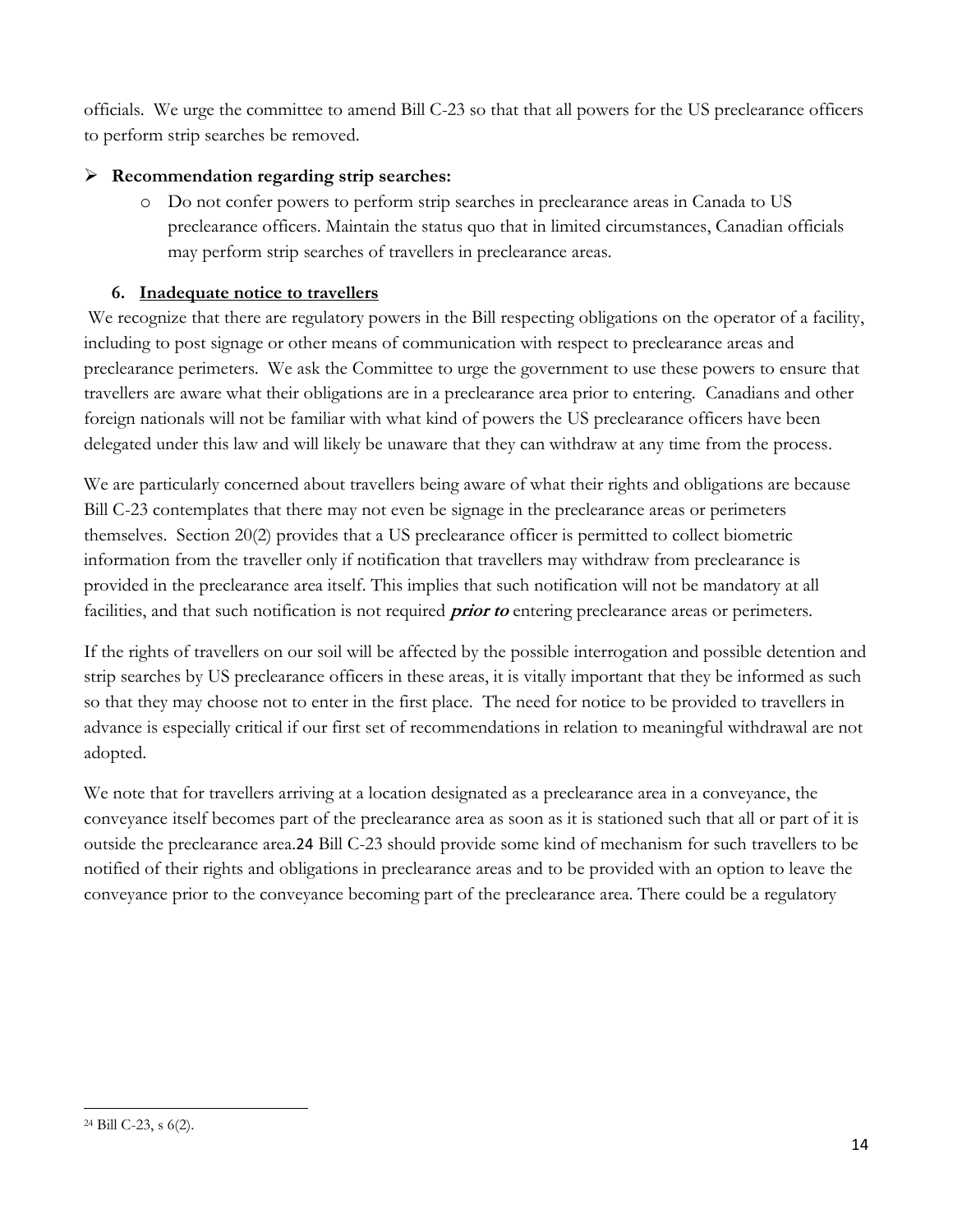requirement for operators of these conveyances to distribute notice to travellers and to provide them with a reasonable opportunity to exit the conveyance prior to stationing it next to a preclearance area.

# **Recommendations regarding Signage and Notice to Travellers:**

- $\circ$  Use the regulatory power in s.43(1)(c) of Bill C-23 and expand as required to ensure the following are legal requirements when the statute comes into force:
	- Require that signage be posted outside of a preclearance area and/or some form of notice be distributed to travellers. The signage or other form of notice must inform travellers of their rights and obligations inside a preclearance area so that they may choose not to enter.
	- Require operators of conveyances destined for a preclearance area in preparation for departure to the US provide a reasonable opportunity for travellers to exit the conveyance prior to stationing it next to the preclearance area.
	- Require notice to be posted in all preclearance areas to inform travellers of their right to withdraw.

## **7. The government should report annually to Parliament on preclearance**

<span id="page-14-0"></span>The *Preclearance Act* mandates that the Minister conduct an independent review of the Act five years after it came into force, and to have a report about it presented to the House of Parliament.<sup>25</sup> We support the inclusion of a similar but expanded clause in Bill C-23, with a recurring duty to review and monitor the implementation of the statute to ensure that the program is not compromising the rights of travellers in preclearance areas.

In addition, there should be a duty to publish a report on an annual basis that discloses data about activities occurring in each individual preclearance area, including the following:

- How many travellers exercise their right to withdraw
- How many travellers are subjected to additional questioning and the reason(s) for it
- If strip search powers are delegated to US preclearance officers (though we stress that such powers should not be conferred), how many people are strip searched by US preclearance officers and the reason for it (i.e. Canadian officer is not available or didn't arrive within a specified period of time)
- How many travellers are subjected to a monitored bowel movement
- How many travellers are subjected to a body cavity search
- How many travellers are arrested
- For all of the above matters, the race and nationality of the travellers concerned

 $\overline{a}$ <sup>25</sup> *Preclearance Act*, SC 1999, c 20, s 39.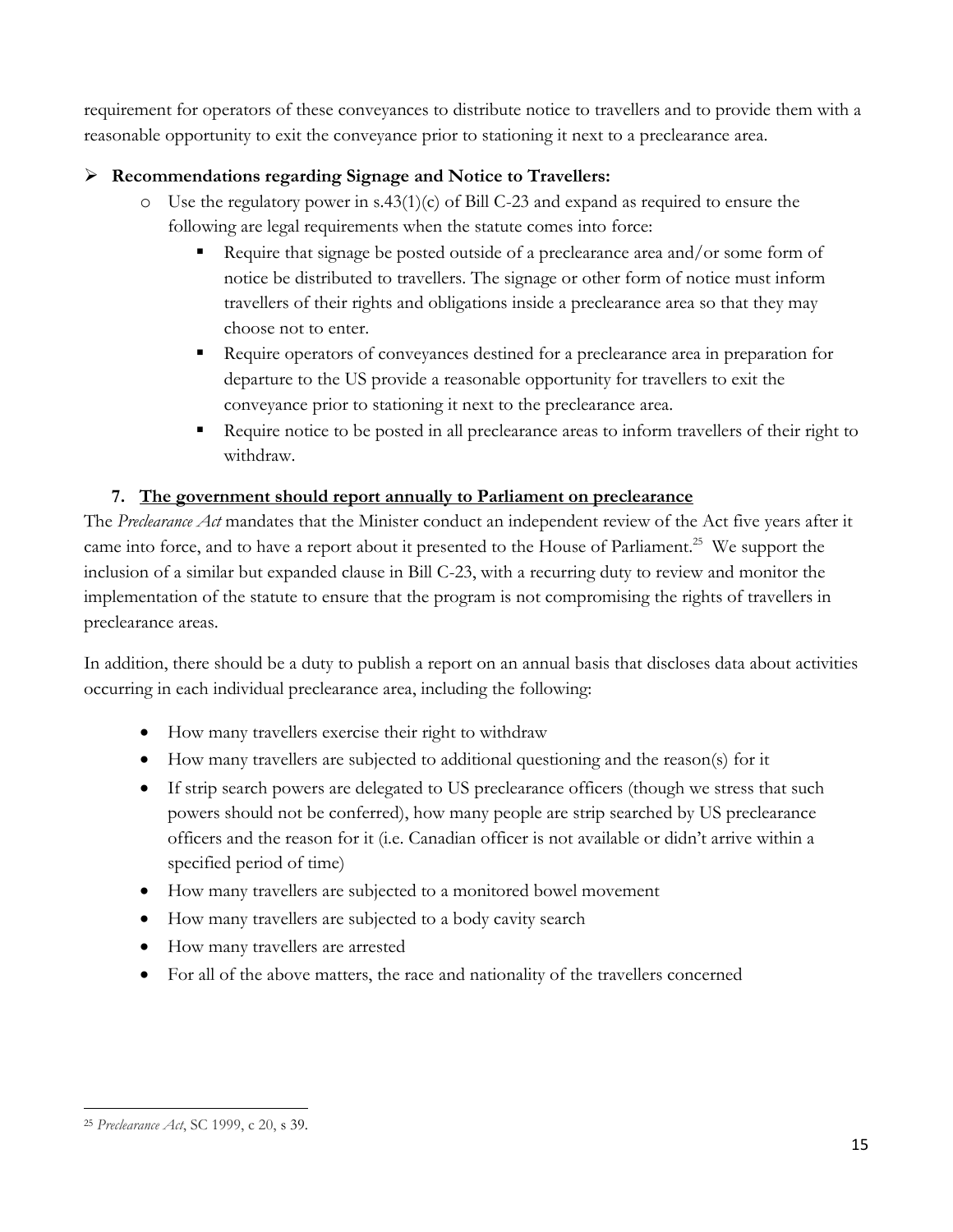### **Recommendations regarding Review of the Act and Reporting:**

- o Add language to Bill C-23 that requires the Minister to cause an independent review of the Act and its administration to be conducted and to cause a report of the review to be laid before Parliament five years after the legislation comes into force and every five years thereafter.
- o Add a duty for the Minister to publish a report on an annual basis with data about each preclearance area and how statutory powers such as detaining travellers, questioning and search and seizure powers have been exercised. The report must include information about the nationality and race (if possible) of the travellers concerned.

### **8. Training of US Preclearance Officers and Canadian Officers**

<span id="page-15-0"></span>Bill C-23 does not expressly provide for any training to be provided to US preclearance officers operating in Canada or to Canadian officers operating in the United States, nor does it require any other professional standards to be met. We are concerned about the practicalities of foreign officers becoming familiar with Canadian law, including the *Canadian Charter of Rights and Freedoms*, the *Canadian Bill of Rights* and the *Canadian Human Rights Act*. While the Bill provides that a US preclearance officer must exercise their powers and perform their duties and functions in accordance with such law, it is not at all clear how US preclearance officer will learn about and adapt to the changes between their law enforcement culture and ours.

It is important that US preclearance officers undergo a rigorous training and development program to ensure that they understand all aspects of Canadian law and use of force doctrines, especially with respect to questioning, interrogation, examination, search, seizure, forfeiture, detention and arrest. While such training standards do not need to be prescribed in law, Canada must take every opportunity to ensure that US preclearance officers are properly educated.

# <span id="page-15-1"></span>**9. Preclearance should not result in the denial of entry of permanent residents or be used to bar asylum-seekers**

In their submission, the CBA emphasizes that there is no justification for including provisions in Bill C-23 that allow a Canadian officer to deny entry to a permanent resident in a preclearance area and to turn away persons seeking to enter Canada to make a claim for refugee protection.<sup>26</sup>

We agree with the CBA that Bill C-23 should uphold the unqualified right of a permanent resident to enter Canada. Questions of admissibility to Canada, in respect of a permanent resident, ought to be dealt with and determined while a permanent resident is in Canada. They should not be marooned abroad while they are engaged in the process of having their admissibility determined, and possibly challenged. Officials can and do make errors on admissibility determinations. We must bear in mind that under the *Immigration and Refugee Protection Act*, a permanent resident may be determined to be inadmissible if an officer has "reasonable grounds to believe" that he or she was convicted of one or more offences outside Canada. Making this determination often requires detailed legal analysis, which is simply not possible at a Canadian preclearance site abroad and which, in any case, can give rise to reviewable errors. Fairness requires that such an assessment be made in Canada, where the permanent resident has a full opportunity to respond to the

 $\overline{a}$ <sup>26</sup> Canadian Bar Association, Bill C-23, *Preclearance Act, 2016* (March 2017) at 10-11. Available a[t https://www.cba.org/News-](https://www.cba.org/News-Media/News/2017/March/Bill-C-23,-Preclearance-Act)[Media/News/2017/March/Bill-C-23,-Preclearance-Act.](https://www.cba.org/News-Media/News/2017/March/Bill-C-23,-Preclearance-Act)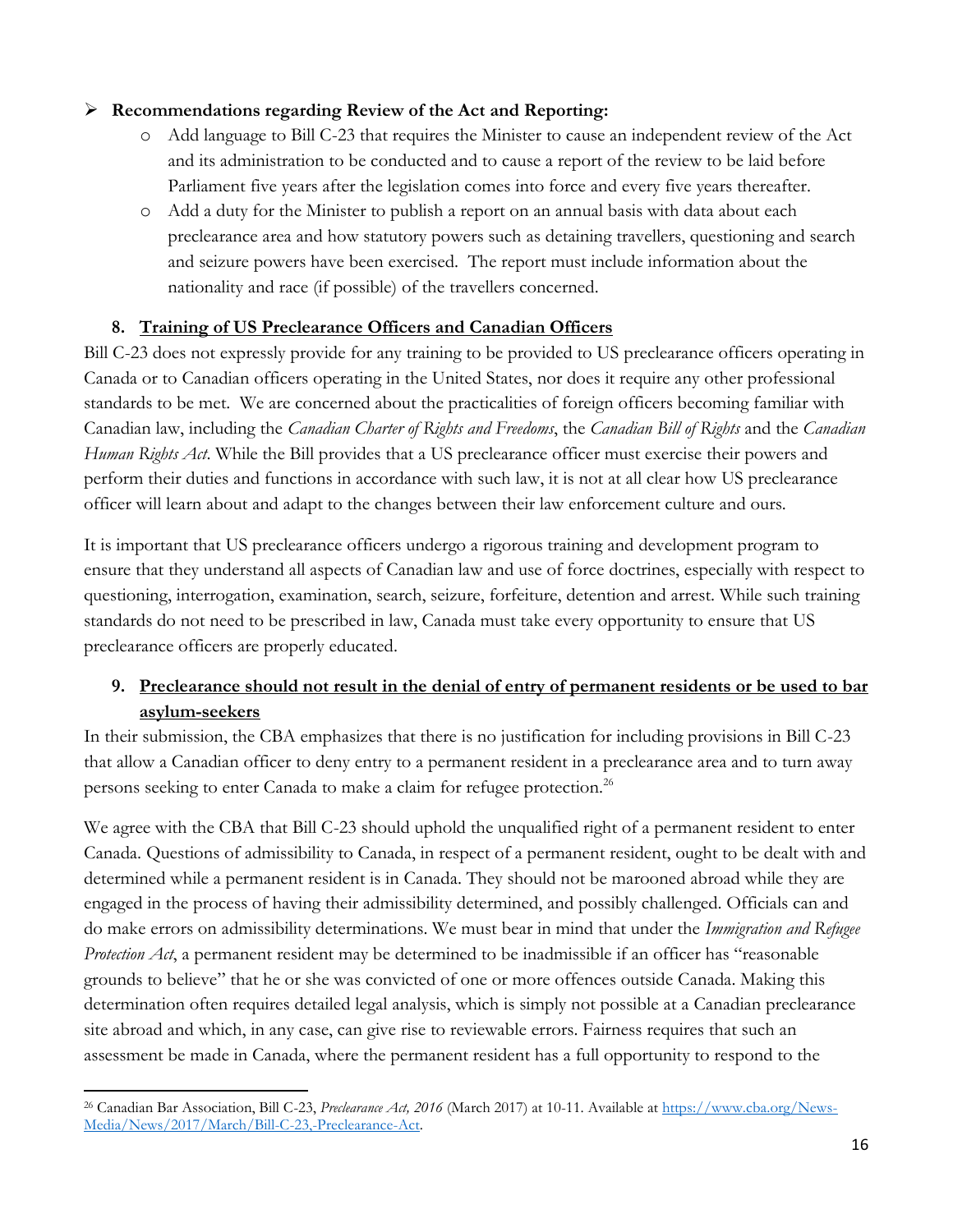process, to obtain counsel, and to challenge an erroneous decision that could result in their removal from Canada. For this reason, a system should be created that would allow such permanent residents to receive an initial notice of their potential admissibility at the preclearance station, allow them to proceed to Canada and either be met by CBSA in Canada, or be subjected to a duty to report to CBSA upon their return to the country. If they failed to appear, they could be subjected to an arrest warrant.

Bill C-23 similarly prohibits anyone from making a refugee claim at a preclearance station outside Canada. The BCCLA shares the concerns of the CBA that such a power could be in violation of Canada's obligations under the UN Convention on Refugees. Those who plan to make a refugee claim in Canada should not be prevented from doing so at preclearance stations.

At present, a refugee claimant who flies to Canada is not subject to the *Safe Third Country Agreement*. Canadian preclearance stations abroad should not become a tool to prevent travel of asylum seekers to Canada. If preclearance stations expand to a great number of important connection points for flights to Canada in the United States, access to Canada could become increasingly difficult for asylum seekers, against the spirit of our adherence to the *Refugee Convention*.

### **Recommendations regarding Permanent Residents and Refugee Claimants:**

- o Change s. 48 of Bill C-23 to ensure that a traveller with a permanent resident status who may be considered inadmissible is able to return to Canada in order to have their admissibility determined once they have returned.
	- **Remove any power to refuse to permit a permanent resident to enter Canada through a** preclearance area.
- o Change s. 48 of Bill C-23 to permit persons seeking protection or Convention refugee status to proceed to the port of entry to make a claim.

### **10. Solicitor-Client Privilege**

<span id="page-16-0"></span>In their submission, the CBA highlights the importance of solicitor-client privilege as a pillar of the Canadian legal system and the lack of clarity about whether Canada or the United States has a defined policy which respects such privilege in border searches. The CBA recommends that the Ministry of Public Safety establish a working group to develop a fair and balanced policy for searches in preclearance areas that preserves solicitor-client privilege over devices and documents.<sup>27</sup> The BCCLA endorses this recommendation by the CBA.

## **11. Return of Detained Goods**

 $\overline{a}$ 

<span id="page-16-1"></span>The BCCLA further supports the discussion and recommendation in the CBA's submission about the return of goods that are detained or seized in preclearance areas.<sup>28</sup> There must be clear mechanisms under

<sup>27</sup> Canadian Bar Association, Bill C-23, *Preclearance Act, 2016* (March 2017) at 7-8.

<sup>28</sup> Canadian Bar Association, Bill C-23, *Preclearance Act, 2016* (March 2017) at 8-9.